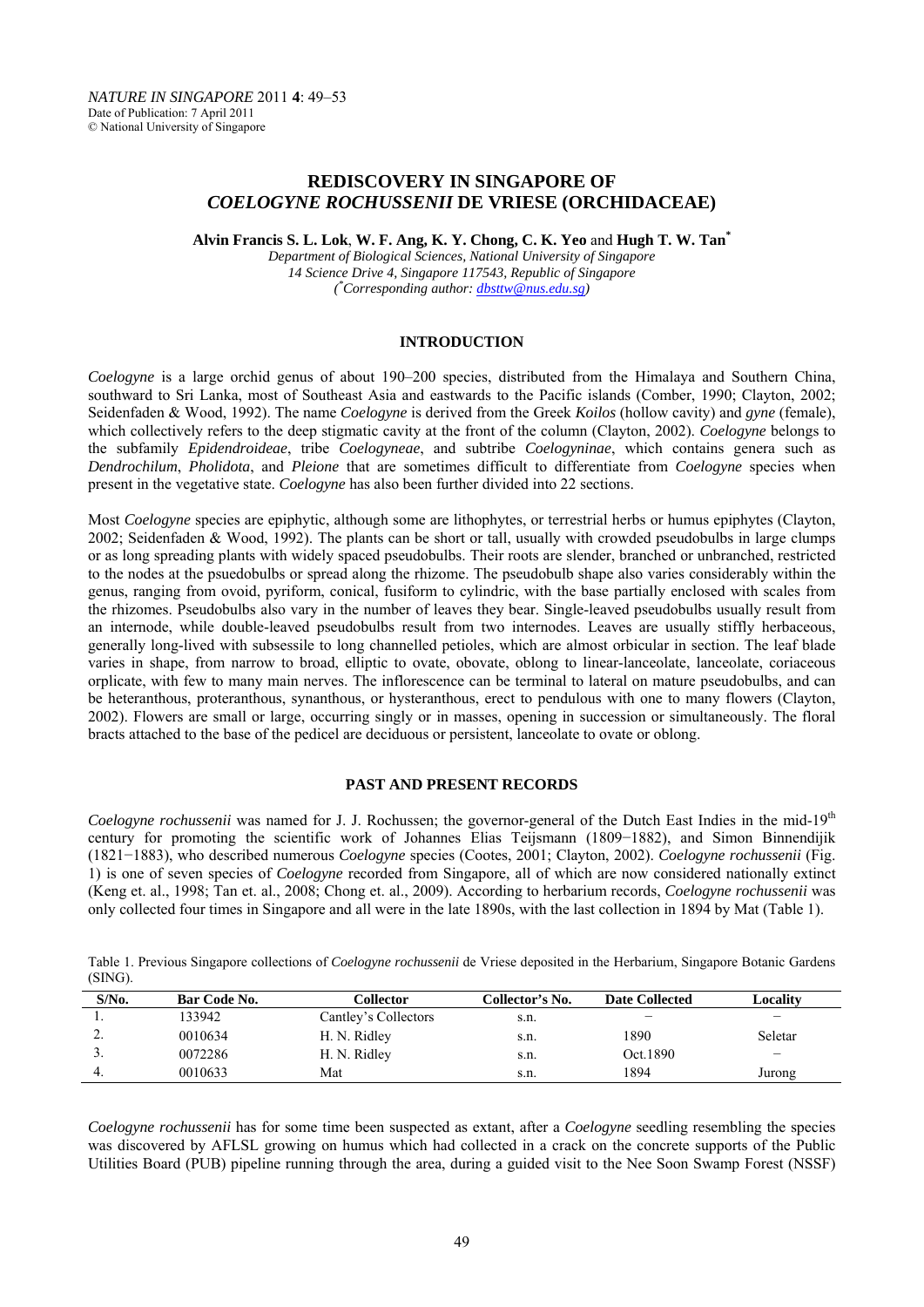

Fig. 1. Cultivated *Coelogyne rochussenii* plant mass blooming. Scale bar = 5 cm. (Photograph by: Alvin Francis Lok Siew Loon).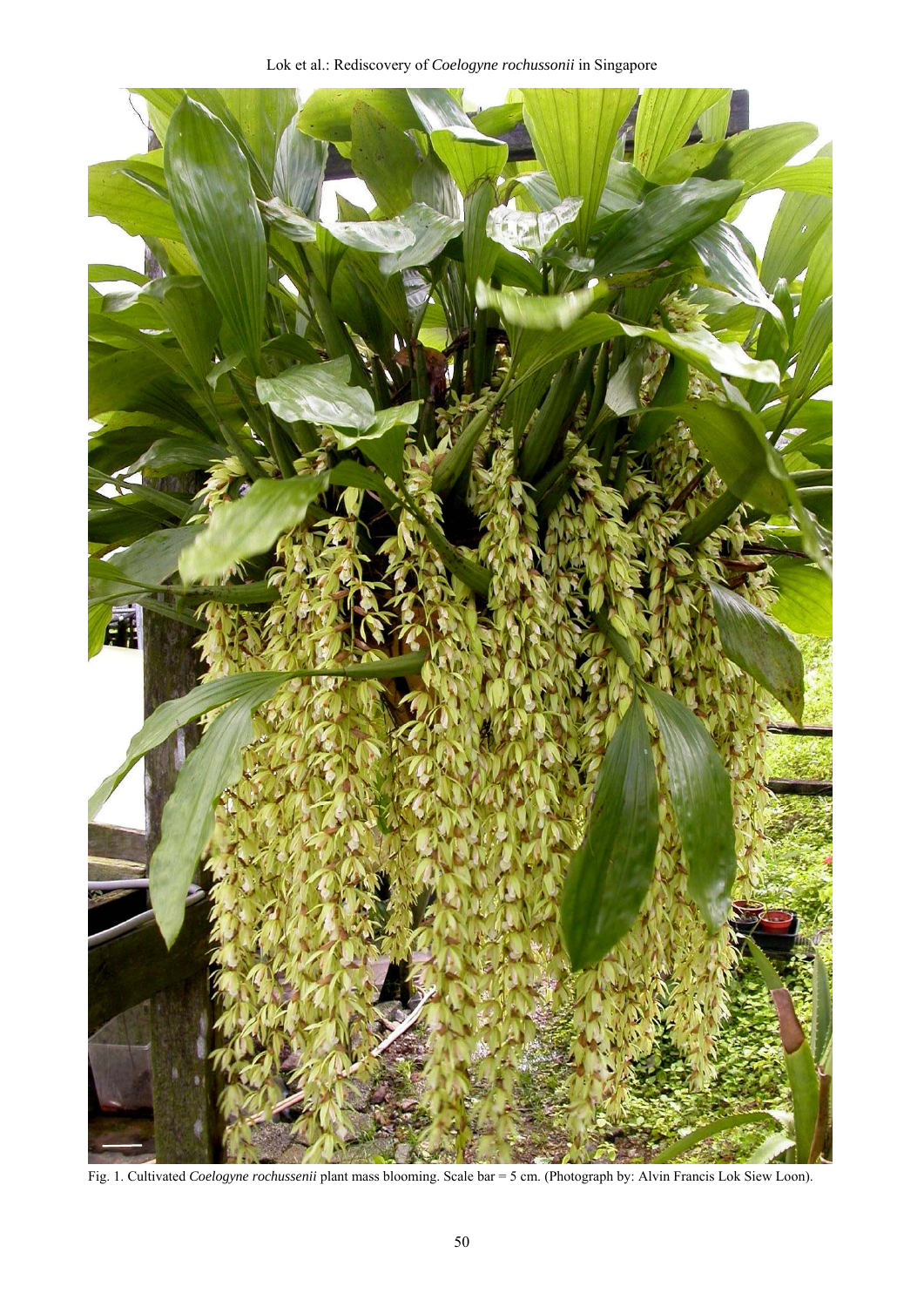

Fig. 2. *Coelogyne rochussenii* growing *in-situ* at Nee Soon Fig. 3. Close-up of *Coelogyne rochussenii* pseudobulbs and Swamp Forest with *Lecanopteris sinuosa* (Photograph by: Alvin rhizome. (Photograph by: Peter O'Byrne).Francis Lok Siew Loon).

for Dr. Yaacob Ibrahim (Minister for the Environment and Water Resources) in mid-2009. Sadly, shortly after this visit, the seedling was no longer at the spot it was first observed, and all subsequent visits to the NSSF to search for this plant which had eluded botanists for more than a century were futile. This species was also reported to spontaneously grow from tree fern slabs in gardens in the Bukit Timah area without this species present, suggesting that a wild source may occur in the nearby forest of Bukit Timah Nature Reserve (P. O'Byrne, pers. comm.). After more than a year later, on 22 Nov.2010, during a botanical survey of the NSSF, an adult specimen was encountered deep in the swamp forest accessible only from the butt area of the firing range by AFSLL, CKY, KYC, and WFA growing with *Lecanopteris sinuosa* some 20–25 m up, past a fork in the branches close to the main trunk of an unidentified species (Fig. 2).

*Coelogyne rochussenii* belongs to the section *Tomentosae* which has a distribution through Southern Thailand, Peninsular Malaysia, Singapore, Borneo, most of Sumatra, Java, the northern tip of Sulawesi, Moluccas as well as Palawan in the Philippines (Clayton, 2002). *Coelogyne rochussenii* has rather close narrowly conical, ribbed pseudobulbs on a creeping rhizome, 3–5 cm apart (Fig. 3). The pseudobulbs bear two ovate leaves, with a rounded but slightly acuminate apex. The leaves usually possess 5–7 main nerves and are around 20–28 cm long and 10–15 cm wide, with the widest part in the apical half, narrowing gradually to the base and petiole, which is 5–8cm long. The inflorescence is heteranthous (when the vegetative shoot from which the inflorescence emerges, it never develops a leaf and the terminal internode never enlarges into a pseudobulb), with the inflorescence stalk enclosed in the scales of the shoot, the rachis is curved initially then pendulous, up to about 60–70 cm long, bearing as many as 25–35 flowers. The flowers are 5.0–5.2 cm across, with pale yellow green sepals and petals (Fig. 4). The side-lobes of the labellum (lip) are dark- to light-brown with whitish veins on the inside. The dorsal sepal is narrowly elliptic, acute, 5–9-nerved, 2–3 cm long and 0.4–0.8 cm wide. The lateral sepals are oblique, narrowly ovate, acute 5–9-nerved, 1.5–3.1 cm long and 0.3– 0.7 cm wide. The petals are narrowly elliptic, acute, 5–9-nerved, 1.8–3.1 cm long and 0.15–0.5 cm wide. The labellum is 3-lobed, with the side-lobes relatively low, front broadly rounded and the mid-lobe narrowly attached, convex, slender-ovate, with an erose, reflexed margin, which is curved upwards.

*Coelogyne rochussenii* is quite widely distributed, ranging from Southern Thailand, Peninsular Malaysia, Sumatra, Java, Borneo, the Philippines (Luzon and Mindanao Islands) and Sulawesi (Minahassa), with large altitudinal amplitude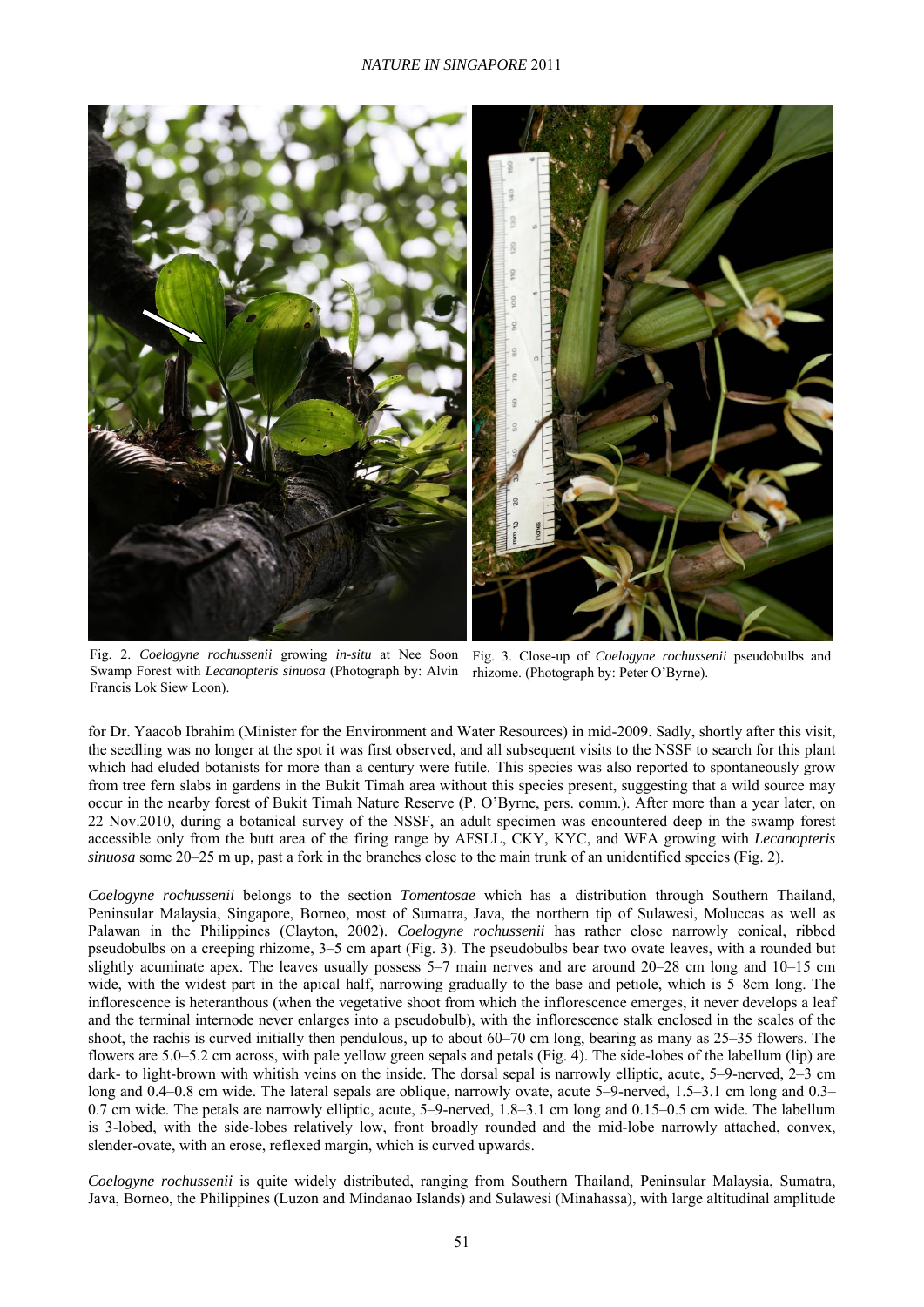

Fig. 4. Close-up of a *Coelogyne rochussenii* flower. Scale bar = 1 cm. (Photograph by: Peter O'Byrne).

ranging from sea level to 1500 m (Comber, 1990; Comber, 2001; Clayton 2002; Seidenfaden & Wood, 1992; Cootes, 2001). *Coelogyne rochussenii* is also found in a wide range of habitats and is usually found growing epiphytically, but also sometimes as a lithophyte in riverine and hill forest, freshwater and peat swamps, as well as in podzolic dipterocarp forest on very wet sandy soils (Clayton, 2002). This species flowers year-round, with the flowers usually opening the widest in the morning, closing partially in the evening, with the whole process repeating the next day. Widest opening times also coincide with the strongest fragrance given off by the flowers, which is a light, musky, jasmine scent, usually attracting small bees as well as certain species of flies.

This species is quite easy to cultivate, and is a spectacle to behold when mass-blooming, making it a top candidate for reintroduction on park and street trees. It is best grown under 50–60% shade, misted regularly, but the medium must be allowed to dry out in between waterings. Because *Coelogyne rochussenii* usually grows in a very humid environment, it is important that its phorophyte (support tree, if planted on roadside trees) be chosen wisely, to prevent its root system from drying out too quickly. It is recommended that *Coelogyne rochussenii* be grown on trees with deeply fissured and flaky bark, such as *Albizia saman* (rain tree), or *Swietenia macrophylla* (broad-leaved mahogany), so as to allow the roots to penetrate beneath the bark layer for moisture retention and also to prevent them from drying out in Singapore's hot, windy, roadside conditions. Cultivation of *Coelogyne rochussenii* on the almost horizontal branches of rain trees would also best display the long hanging inflorescence of this species.

### **CONCLUSIONS**

To date, many orchid taxa thought to be nationally extinct have been rediscovered at the NSSF in the Central Catchment Nature Reserve (CCNR). Amongst these rediscoveries were *Bulbophyllum singaporeanum* (Yam et. al., 2010), *Dendrobium aloifoium* (Ang et al., 2010), *Liparis barbata* (Lok et. al., 2010), and *Polystachya concreta* (Lok et al., 2011), probably making the NSSF the most important habitat for native orchid species. Sadly most of these orchids are found nowhere else in Singapore and it is probably the high humidity this habitat affords that allows these species to thrive where they have been lost elsewhere. Today, the freshwater swamp forest at Nee Soon covers less than 5  $km<sup>2</sup>$ (Ng & Lim, 1992), a huge reduction from the original estimated  $27.2 \text{ km}^2$  (Corlett, 1991; Turner et al., 1994). Unfortunately, the dire situation of this habitat is exacerbated by drainage works carried out around the CCNR, which seems to cause the forest to dry out.